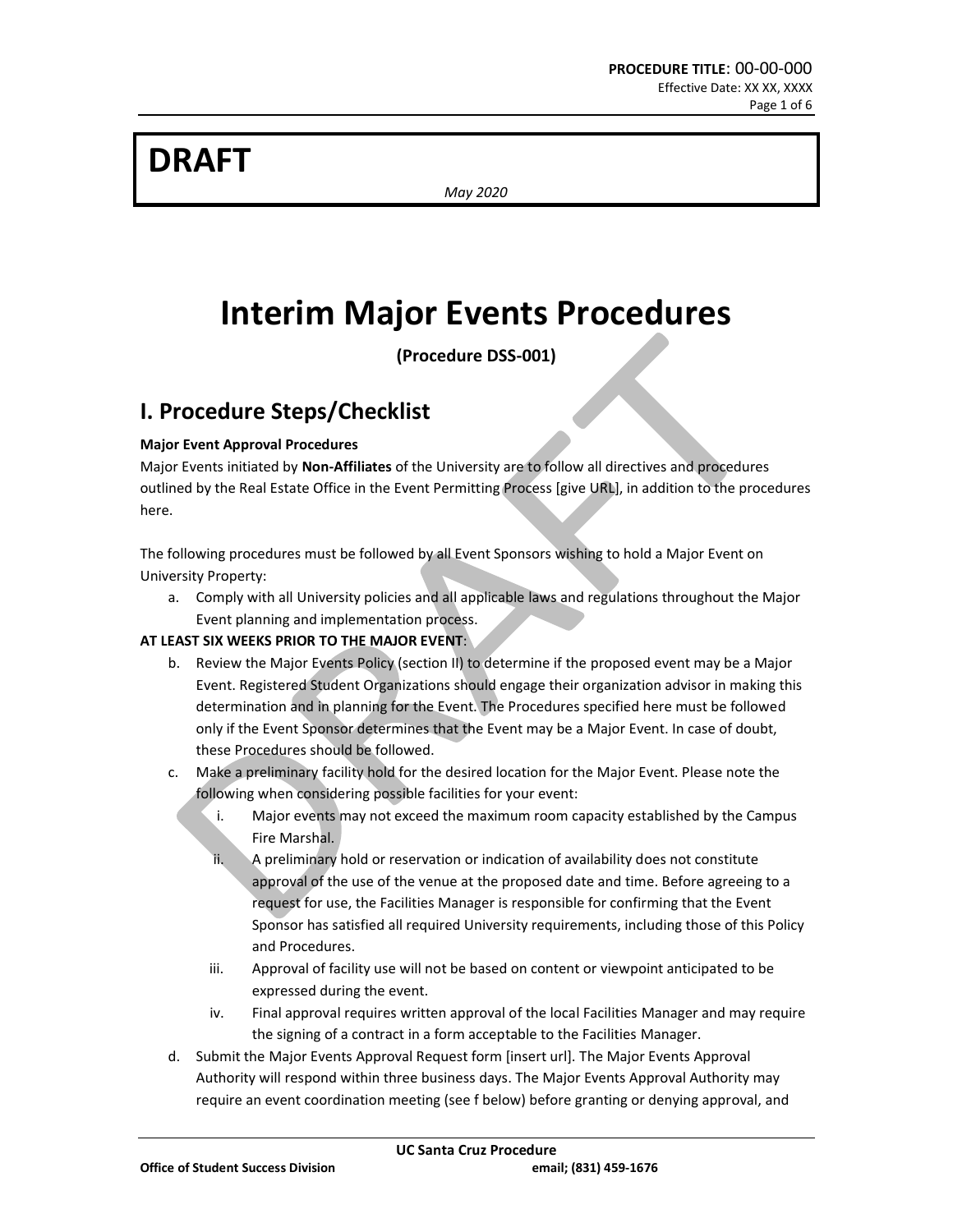may consult with other University offices, including without limitation, UCPD, Environmental Health and Safety, Risk Management, and Transportation and Parking Services regarding public safety, logistics, and impacts on other University functions or activities. As a condition of approval, the Major Events Approval Authority may impose conditions or requirements on Major Events undertaken by Event Sponsors.

e. Complete and submit UCPD Event Assistance Request Form [\(https://police.ucsc.edu/services/event.html\)](https://police.ucsc.edu/services/event.html). If the University has good-faith concerns about public safety associated with an Event, the University reserves the right to relocate the Major Event to a different venue and/or to a different date or time than what was requested by the Event Sponsor. The University reserves the right to alter at any time without notice the facilities that are available for Events. Event Sponsors may not rely on the availability of a particular venue until the University has given final approval for the Event in writing. See Appendix I for more information.

#### **AT LEAST FIVE WEEKS PRIOR TO THE MAJOR EVENT**:

- f. If so directed by the Major Events Approval Authority, schedule an event coordination meeting to exchange information about the event and discuss logistical expectations with the appropriate campus units about the event, including but not limited to, if applicable: UCPD, Campus Fire Marshal, Physical Plant, Environmental Health and Safety, Facilities Manager, Transportation and Parking Services. The Major Events Approval Authority may request an additional meeting to ensure that all instructions agreed to at the event coordination meeting have been carried out.
- g. Publicity, advertisement or promotion of a Major Event may begin once the major Event is approved through the Major Events Approval process.

#### **AT LEAST FOUR WEEKS PRIOR TO THE MAJOR EVENT**:

- h. Student groups: provide a budget for the Event to the Event Sponsor, and proof that sufficient funds required for the event have been secured.
- i. Student groups and Non-Affiliates: submit proof of Event Insurance to the Event Sponsor. Acceptable proof of insurance requires, at a minimum, a certificate of insurance from an established and licensed insurance company that names "THE REGENTS of the UNIVERSITY of CALIFORNIA" as an additional insured with General Liability coverage of not less than xxxx.

### **AT LEAST THREE WEEKS PRIOR TO THE MAJOR EVENT**:

j. If the major event is an outdoor concert or dance, notify all those who might be affected by the noise of such an event via a visit, phone call, or email.

#### **DURING THE MAJOR EVENT**:

- k. Adhere to the following requirements and guidelines:
	- i. Event Monitor is present throughout the event.
	- ii. Use of amplified sound must comply with the requirements provided in Section 40.42 of the Student Policies and Regulations Handbook and any other applicable university policies.
	- iii. Concerts and dances shall:
		- 1. End at the time determined by the Event Sponsor and Facilities Manager. Dances must end no later than 12:00 a.m. on Fridays and Saturdays, and earlier on other nights in accordance with the quiet hours for that facility.
		- 2. Ensure that attendance at the dance or concert is restricted to UCSC students, staff, and faculty. Guests of UCSC may participate. For more information, please see Appendix II of these procedures.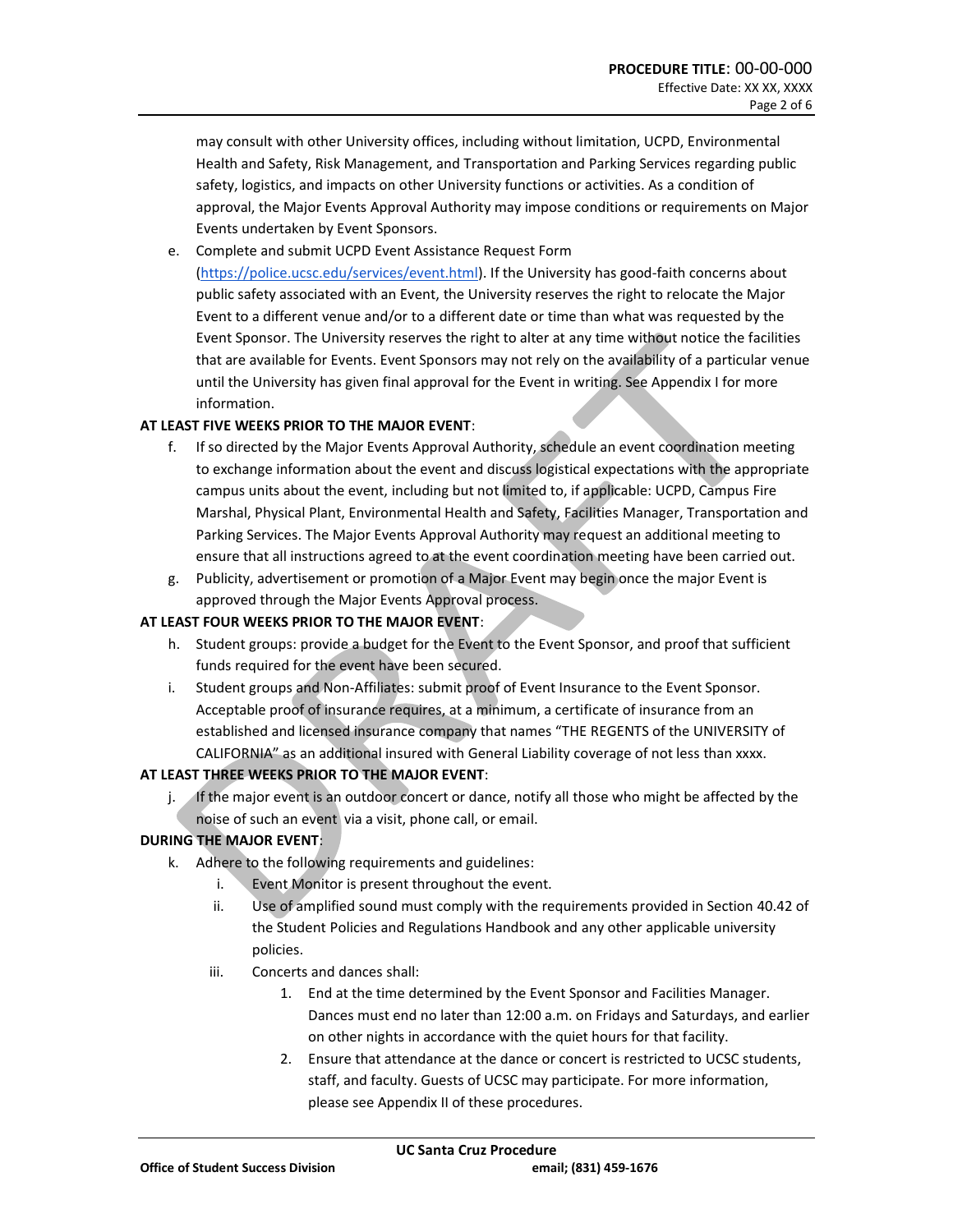- 3. Ensure that all dances and concerts have at least one UCPD Officer or Community Safety Officer (for CHES sponsored dances) present (unless determined it is not necessary by the UCPD or Major Events Approval Authority), as well as one staff employee assigned by the Event Sponsor.
- iv. End the Major Event no later than 12:00 a.m. or as prescribed by specific facility policies, the Major Events Policy (section III), or campus policies, whichever is earlier.

## **II. Getting Help**

The Student Success Division provides training and assistance to campus units (including help with completing forms, carrying out procedures, or interpreting policy).

| If you need help with        | Contact                                                                   |
|------------------------------|---------------------------------------------------------------------------|
| Major Events Policy or       | Division of Student Success, Assistant Vice Chancellor and Chief of Staff |
| Procedures                   | larojas@ucsc.edu, 831-459-1676                                            |
| Student-initiated Major      | SOMeCA, soar@ucsc.edu, 831-459-2934                                       |
| Events                       | CHES, 831-459-4377                                                        |
|                              | Dean of Students, deanofstudents@ucsc.edu, 831-459-4446                   |
| <b>Facility Reservations</b> | <b>Facilities Manager</b>                                                 |
| Security planning            | UCPD, 831-459-4311                                                        |
| Non-Affiliate Events         | Real Estate Office Contracts Analyst                                      |
|                              | email, phone. (add)                                                       |

# **III. Applicability and Authority**

This policy and accompanying procedures apply to Major Events held on the UC Santa Cruz campus and facilities owned or controlled by UC Santa Cruz. They supersede the Division of Student Success, Major Events Policy dated November 2017.

This policy and procedures are a supplement to, and in case of inconsistency take precedence over, the stipulations articulated in the [UC Santa Cruz Student Policies and Regulations Handbook,](https://deanofstudents.ucsc.edu/student-conduct/student-handbook/index.html) as well as any facility regulations and procedures governing use of particular facilities on the campus.

The campus Vice Provost for Student Success is the campus authority for the Major Events Policy and Procedures, with implementation authority delegated to the Assistant Vice Chancellor / Chief of Staff of the Student Success Division, including the authority to approve exceptions.

This policy was reviewed and approved by Campus Provost/Executive Vice Chancellor, \_\_\_\_ on x/x/20xx. These procedures will be reviewed every five years.

# **IV. References**

### *Appendices*

Appendix I: Security Plans for Major Events Appendix II: Non-UCSC Affiliate Attendance at Concerts/Dances Appendix III: Major Events Approval Request Form Appendix IV: Major Events Procedures Checklist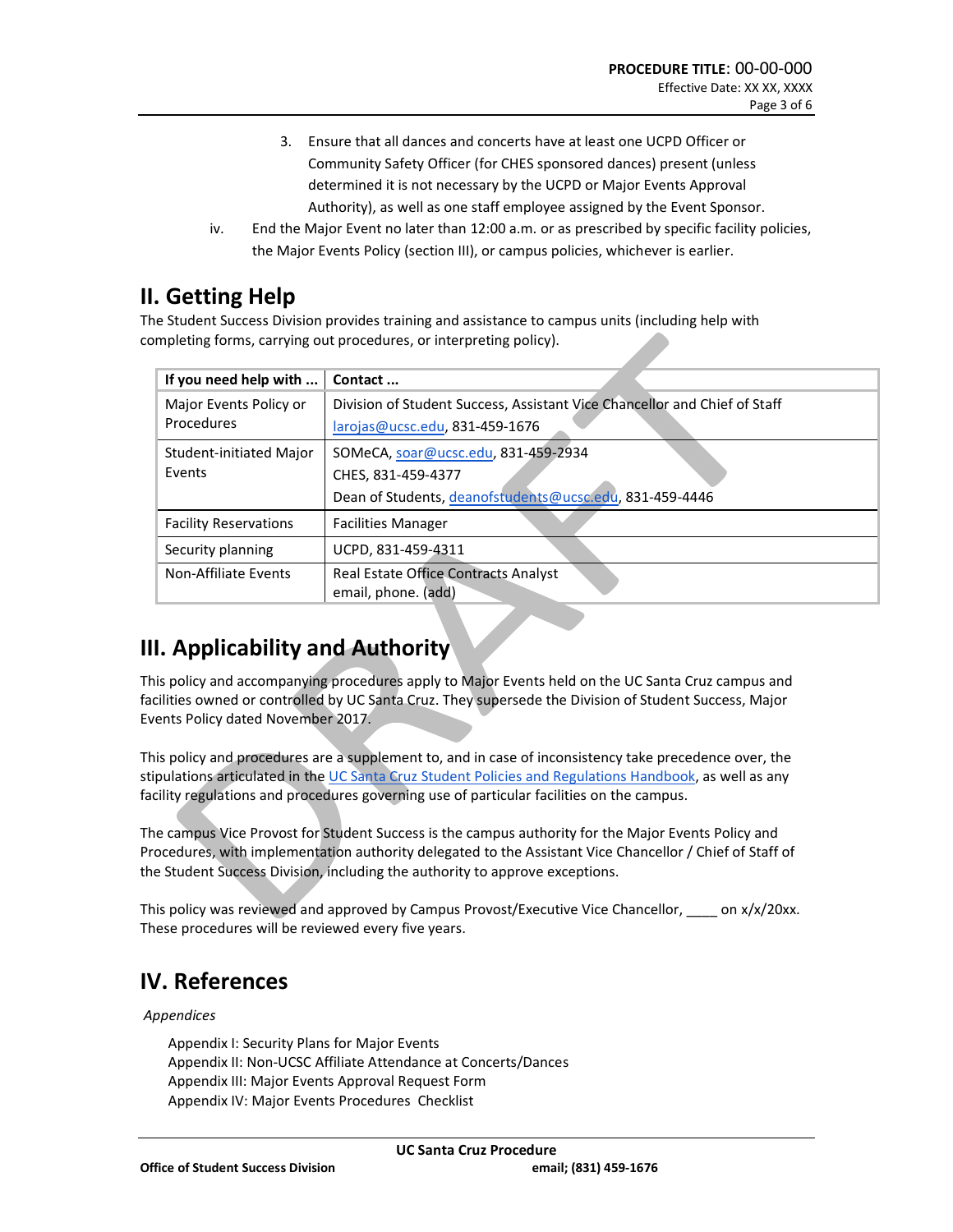*Related Policies*

Major Events Policy

[UCSC Student Policies and Regulations Handbook](https://deanofstudents.ucsc.edu/student-conduct/student-handbook/)

[Campus Alcoholic Beverage Policy for UCSC Sponsored Events](https://policy.ucsc.edu/policies/purchasing-and-material-management/evc001.html)

The Regents of the University of California Title V Division 10 Chapter 1 Sections 100000 – 100015 [Regulations Governing Conduct of Non-Affiliates in the Buildings and on the Grounds of the](https://policy.ucop.edu/doc/3000127/NonAffiliateRegs)  [University of California](https://policy.ucop.edu/doc/3000127/NonAffiliateRegs)

### **APPENDIX I: Security Plans for Major Events**

The Major Events Approval Authority or the Chief of Police (or designee) may establish specific security requirements as a condition of approving a Major Event.

A security plan will be established without regard to the viewpoint of the Event Sponsor or any speaker or performer at a proposed Event. Factors that may be considered in establishing a security plan may include, among other things:

- 1. The proposed location of the Event;
- 2. The estimated number of participants;
- 3. The age of the people attending the Event;
- 4. The presence of valuable property or large sums of money;
- 5. The presence of alcohol;
- 6. Whether the Event is open to the public, ticketed, or limited to University Affiliates;
- 7. The time of day that the Event is to take place;
- 8. The date and day of the week of the Event;
- 9. The proximity of the Event to other activities, events, or locations that may interfere, obstruct, or lessen the effectiveness of the security measures being implemented or may otherwise increase risks;
- 10. The anticipated weather conditions;
- 11. The estimated duration of the Event;
- 12. Credible information or intelligence about potential security concerns at the Event;
- 13. Prior experience with the Event or Event Sponsor;
- 14. Any other considerations that in the professional judgment of the UCPD are relevant to the assessment of security needs.

# **APPENDIX II: Non-UCSC Affiliate Attendance at Concerts/Dances**

The following guidelines and requirements apply when Non-Affiliates attend concerts/dances:

- 1. The Event Sponsor, in consultation with the Facilities Manager, may invite students or student groups from other colleges or universities. Each student guest may be required to sign their name and show their student ID at the entrance to the dance or concert.
- 2. The Event Sponsor, in consultation with the Facilities Manager, may also give approval to the hosting Registered Campus Organization to invite Non-Affiliates.
- 3. The Event Sponsor, in consultation with the Facilities Manager, may permit each currently enrolled UCSC student to bring a maximum of three non-UCSC guests. The UCSC student host